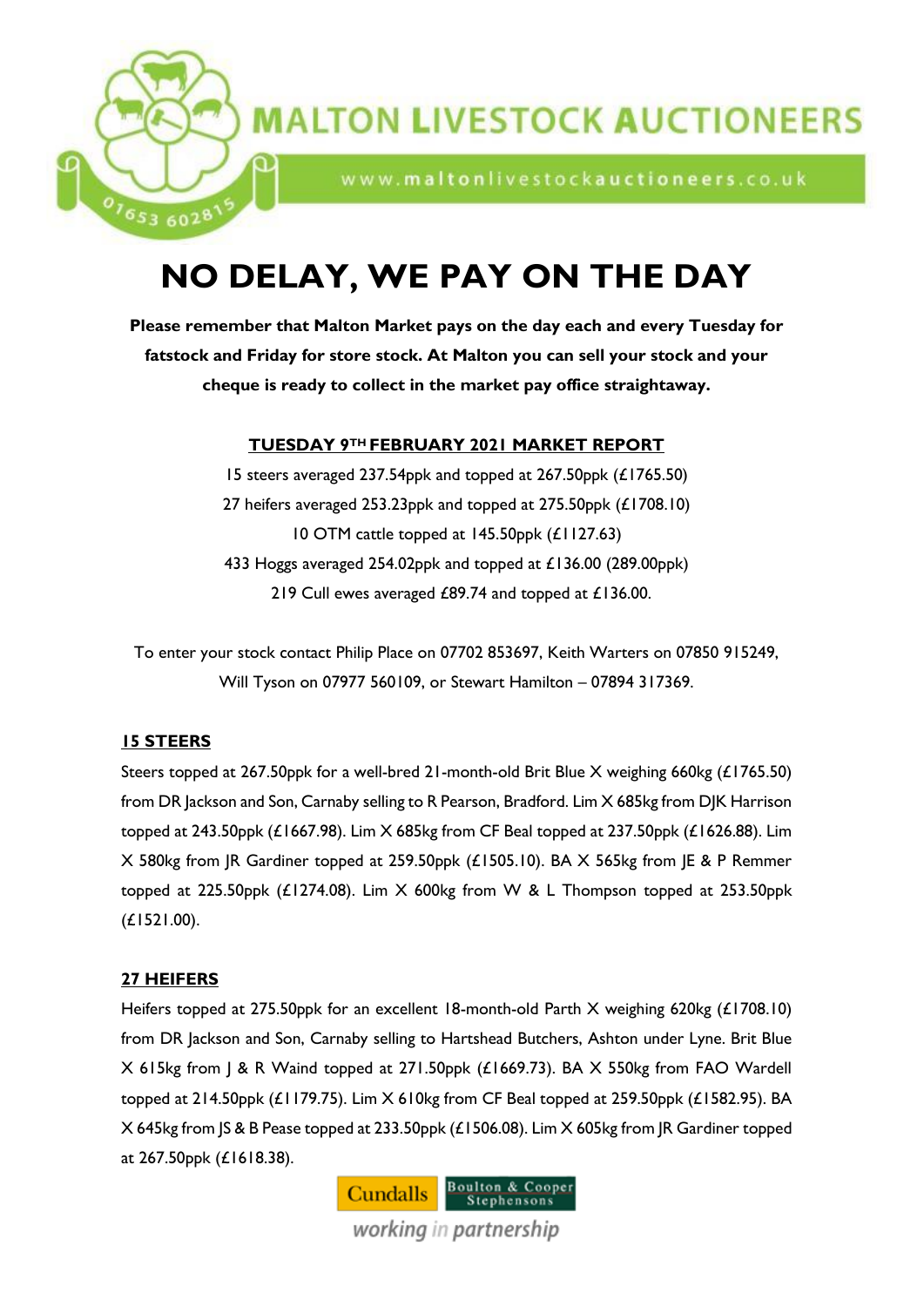Char X 635kg from JE & P Remmer topped at 255.50ppk (£1622.43). Lim X 595kg from R Rose topped at 263.50ppk (£1567.83). Lim X 535kg from N Marwood topped at 270.50ppk (£1447.18), heifers from the same home to 267.50ppk, 266.50ppk X2, 259.50ppk (£1699), 258.50ppk and 249.50ppk. Lim X 510kg from W & L Thompson topped at 263.50ppk (£1343.85).

# **10 OTM CATTLE**

# *1 OTM cattle (over 30 months and under 72 months of age)*

Sim X 955kg from Marwood Bros, North Grimston topped at 121.50ppk (£1160.33)

# *9 Older cull cows (over 72 months old)*

Brit Blue X 775kg from East Huntow Farms, Bridlington topped at 145.50ppk (£1127.63). Lim X 660kg from AB Brown topped at 142.50ppk (£940.50). Brit Blue X 690kg from FAO Wardell topped at 138.50ppk (£955.65). AA X 905kg from M & P Cass topped at 129.50ppk (£1171.98). AA X 680kg from A Dzierzek topped at 119.50ppk (£812.60). BA X 625kg from CF Beal topped at 99.50ppk (£621.88).

# **433 HOGGS**

Hoggs topped at 289.00ppk for a well finished Beltex X 47kg (£136.00) from John Riddell, Normanby, selling to Rose Cottage Butchers, Driffield. Texel X 42kg from TD Easterby topped at 276.00ppk (£116.00). Texel X 39kg from Ben Hutchinson topped at 274.00ppk (£107.00). Texel X 42kg from M Ward and Son topped at 271.00ppk (£114.00). Texel X 47kg from Carter and Feaster topped at 270.00ppk (£127.00). Texel X 48kg from AM & SM Avison topped at 269.00ppk ( $£129.00$ ). Texel  $X$  48kg from GH West topped at 267.00ppk ( $£128.00$ ). Char  $X$  48kg from lan Grice topped at 267.00ppk (£128.00). Texel X 48kg from CG Harper topped at 265.00ppk (£127.00).

# **Top PPH - £136.00**

Hoggs topped at **£136.00** (48kg) from John Riddell. Texel X from LG Gray and Son topped at £136.00 (58kg). Texel X from A Dzierzek topped at £135.00 (52kg). Texel X from P Raines and Son topped at £134.00 (57kg). Texel X from RG Brader topped at £134.00 (55kg). Texel X from AM & SM Avison topped at £132.00 (55kg). Char X from Ian Grice topped at £132.00 (50kg). Suff X from FAO Wardell topped at £130.00 (54kg). Texel X from GH West topped at £130.00 (55kg). Texel X from CG Harper topped at £127.00 (48kg).

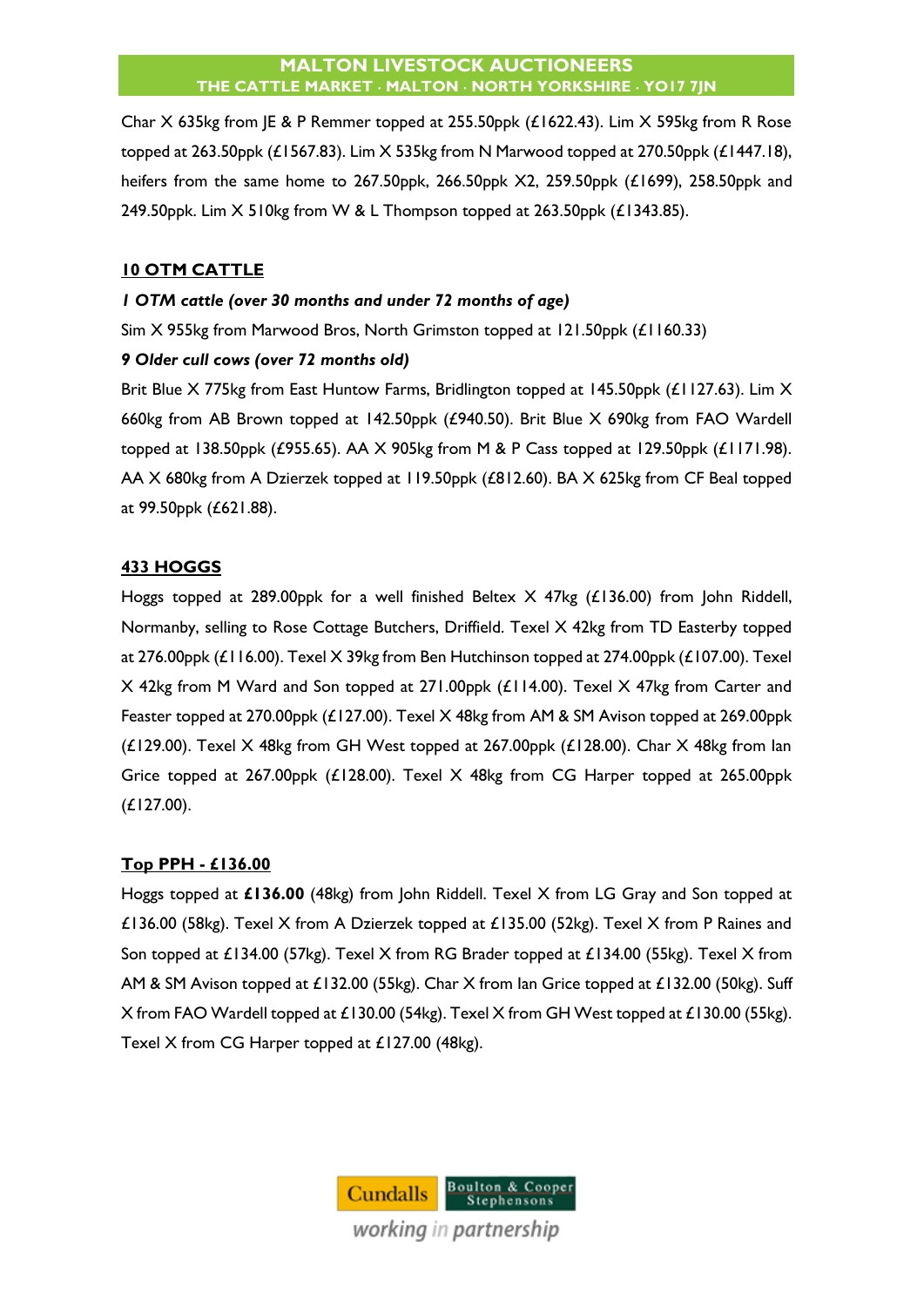# **221 CULL EWES/RAMS**

# **Ewes Av. £89.74**

# **Rams Av. £46.00**

Mule X topped at £96.00. 53 ewes averaged £69.43. Top price Wytherstone Farms. Suffolk X topped at £136.00. 54 ewes averaged £107.93. Top price EW Jackson. Texel X topped at £136.00. 71 ewes averaged £99.82. Top price EW Jackson. Char X topped at £122.00. 28 ewes averaged £86.57. Top price EW Jackson. Swale topped at £49.00. 13 ewes averaged £48.85. Top price A & H Wheldon. Other X topped at £47.00. 21 ewes averaged £39.67. Top price Ian Grice.

Char X Ram topped at £12.00. 1 ram averaged £12.00. Top Price DB & SR Wass. Suff X Ram topped at £80.00. 1 ram averaged £80.00. Top price JL Chapman.

# **STORES - FRIDAY 5th FEBRUARY 2021**

# **A strong entry of 117 store cattle met a very firm trade with all types in demand.**

Forward 22 store bulls, 34 store steers, 61 store heifers.

Hereford x bulls to  $£760 - (Av£760)$  JF & TY Monkman Limousin x bulls to £995 (Av £748) – JF & TY Monkman. Malton Blonde x bulls to £1000 (Av £993) - PM Gibson, Bridlington Simmental x bulls to £950 (Av £770) – C Clarke & Sons Sledmere Blonde x steers £950 (Av £927) – JB Heath & Co Staxton Limousin x steers to £1280 (Av £1021) – RD Cussons, Kirkbymoorside British Blue steers to £950 (Av £950) – JB Heath & Co, Staxton Limousin x heifers to £1140 (Av £864) – RS & AL Wilkinson, Keldholme British Blue heifers to £1165 (Av £1044) – PR Wood, Beverley Simmental x heifers to £730 (Av £767) – C Clarke & Sons, Sledmere Blonde x heifers to £960 (Av£763) - PM Gibson, Bridlington

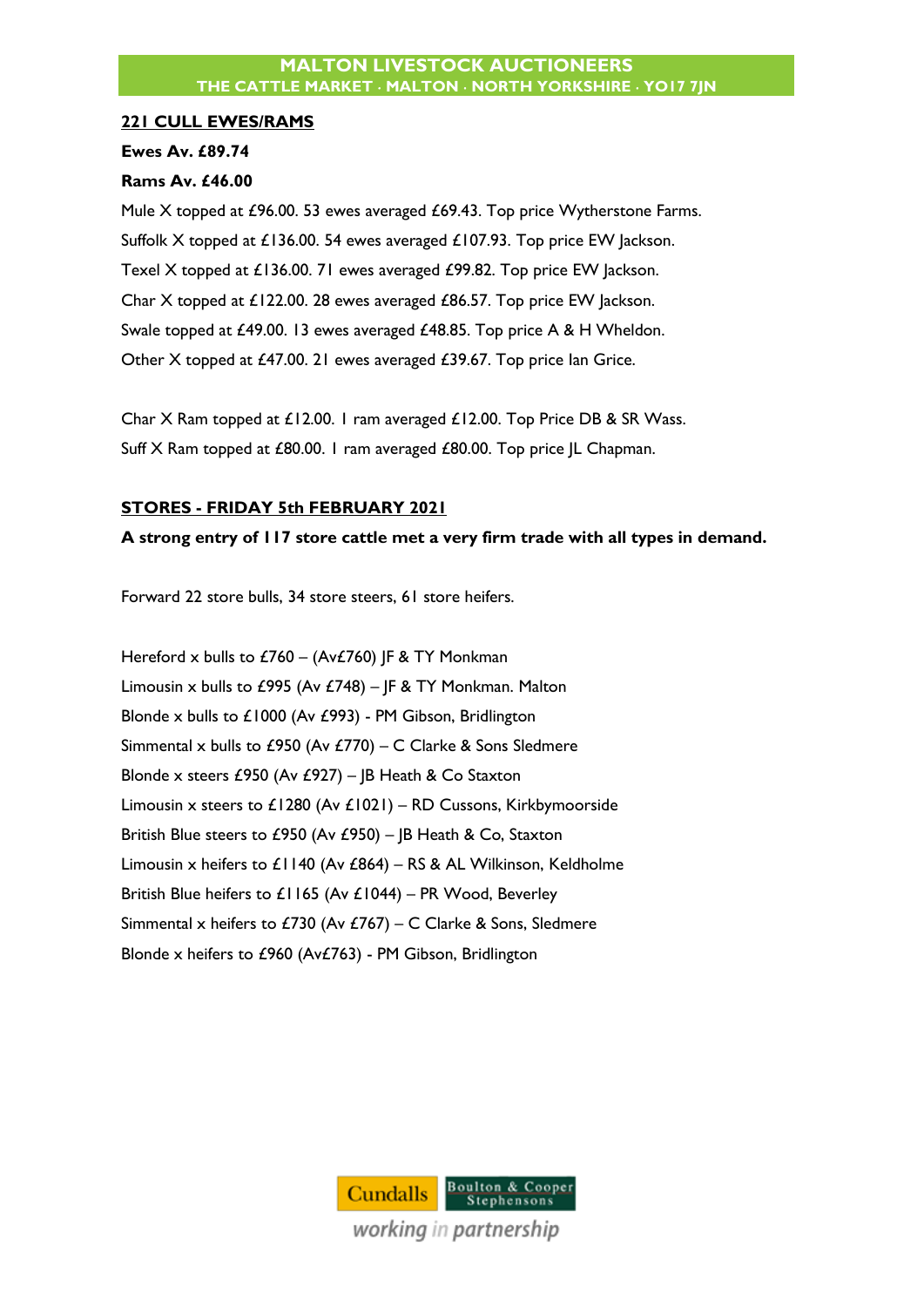**A good entry of store hoggs again met an amazing trade with plenty of buyers at the ring side, with many pens in excess of £100 per head and a pen of 30 very well presented hoggs from Mr AA Hodgson, Sneatonthorpe achieving £135 per head.** Forward 221 store hoggs,

Texel x store hoggs to **£135.00** (Av £107) – AA Hodgson, Sneatonthorpe Suffolk x store hoggs to **£115.00** (Av £107) – J Boyes, Low Dalby Mule hoggs to £106.00 (Av£67.44 – J Boyes, Low Dalby

# **Overall average of store hoggs £100.15**

The next sale of store hoggs and cattle will be this Friday 12<sup>th</sup> February 2021.

Will Tyson on Behalf of Malton Livestock Auctioneers

**Mobile: 07977 560109**

**Office: 01653 697820**

# **Clean Cattle - Sale commencing after the young bulls**

**Prime Steers** Prices per kilogram

| <u>Frices per kilogram</u> |                        |     |        |        |         |
|----------------------------|------------------------|-----|--------|--------|---------|
| Туре                       | Weight                 | No. | From   | To     | Average |
| Light                      | 370-550kg              |     | 237.50 | 237.50 | 237.50  |
| Medium                     | $551 - 650$ kg         |     | 213.50 | 259.50 | 237.70  |
| Heavy                      | $65$ l kgs +           |     | 214.50 | 267.50 | 237.47  |
|                            | <b>Overall Average</b> |     |        |        |         |

#### Prices per head

| $T$ ype                | Weight         | No. | From    | To      | Average |
|------------------------|----------------|-----|---------|---------|---------|
| Light                  | 370-550kg      |     | 1306.25 | 1306.25 | 1306.25 |
| Medium                 | $551 - 650$ kg |     | 1274.08 | 1521.00 | 1409.54 |
| Heavy                  | $65$ l kgs +   |     | 1529.43 | 1765.50 | 1639.84 |
| <b>Overall Average</b> |                |     |         |         | 1540.73 |

## **Prime Heifers**

| Prices per kilogram    |                           |     |        |        |         |  |  |
|------------------------|---------------------------|-----|--------|--------|---------|--|--|
| Type                   | Weight                    | No. | From   | To     | Average |  |  |
| Light                  | $330 - 500$ <sub>kg</sub> |     | 246.50 | 246.50 | 246.50  |  |  |
| Medium                 | $501 - 590$ <sub>kg</sub> |     | 199.50 | 270.50 | 252.93  |  |  |
| Heavy                  | $59$ lkg +                |     | 207.50 | 275.50 | 253.83  |  |  |
| <b>Overall Average</b> |                           |     |        |        | 253.23  |  |  |



working in partnership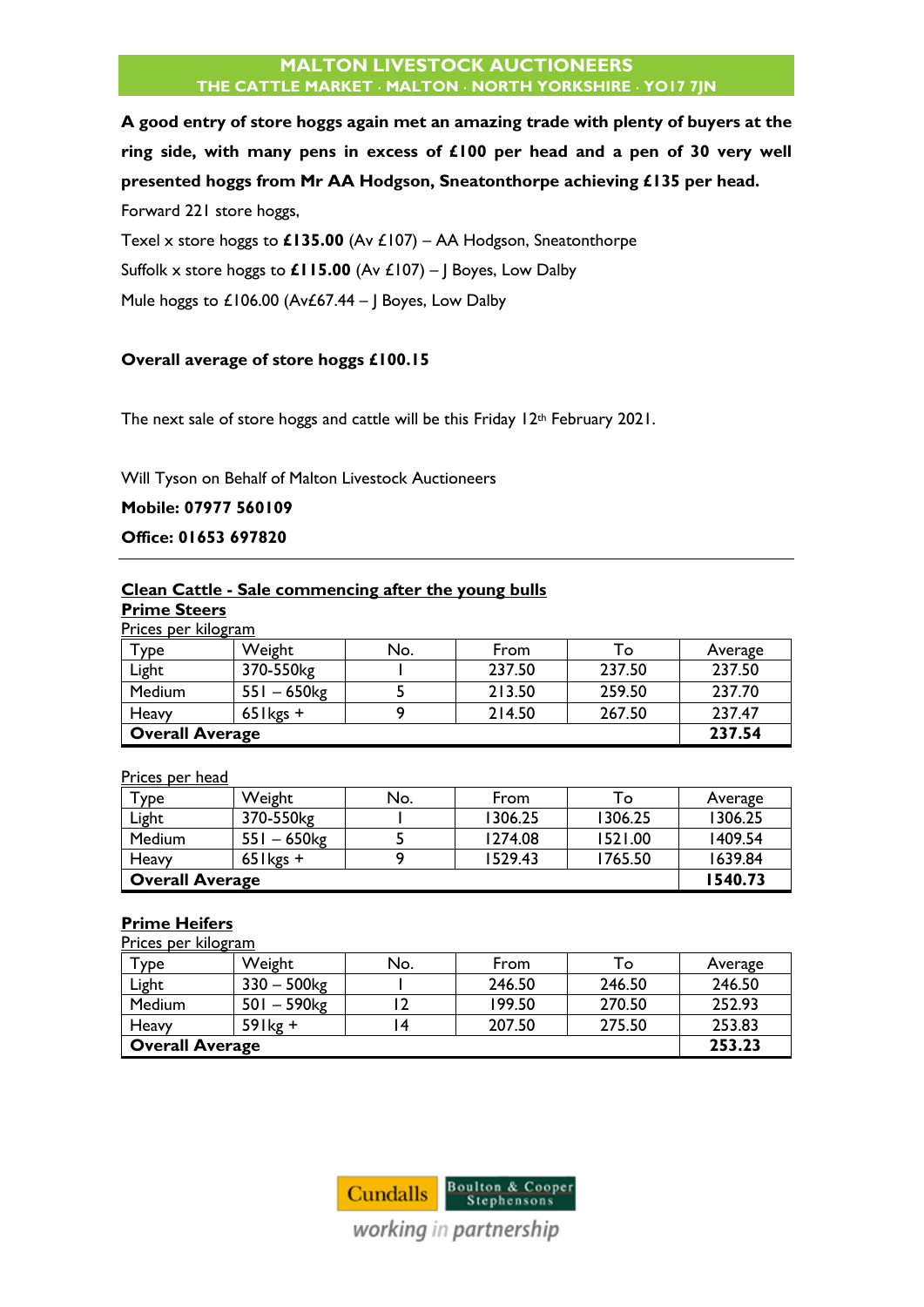#### Prices per head

| $\mathsf{\tau}_{\mathsf{ype}}$ | Weight                    | No. | From    | To.     | Average |
|--------------------------------|---------------------------|-----|---------|---------|---------|
| Light                          | $330 - 500$ kg            |     | 1207.85 | 1207.85 | 1207.85 |
| Medium                         | $501 - 590$ <sub>kg</sub> |     | 1067.33 | 1526.63 | 1381.63 |
| Heavy                          | $59$ lkg +                |     | 1317.63 | 1708.10 | 1569.24 |
| <b>Overall Average</b>         |                           |     |         |         | 1472.40 |

# **OTM Cattle – sale commencing after clean cattle**

Prices per kilogram

| $\mathsf{\tau}_{\mathsf{V}\mathsf{P}\mathsf{e}}$ | Age          | No. | From   | ۱o     | Average |
|--------------------------------------------------|--------------|-----|--------|--------|---------|
| Cull cows                                        | 30-72 months |     | 121.50 | 121.50 | 21.50   |
| <b>Cull Cows</b>                                 | Over 72 mths |     | 69.50  | 145.50 | 124.59  |
|                                                  |              |     |        |        | 124.18  |

# Prices per head

| _____<br>туре    | Age          | No. | From    | To      | Average |
|------------------|--------------|-----|---------|---------|---------|
| Cull cows        | 30-72 months |     | 1160.33 | 1160.33 | 1160.33 |
| <b>Cull Cows</b> | Over 72 mths |     | 333.60  | 1171.98 | 869.37  |
|                  |              |     |         |         | 898.40  |

# **Finished Sheep – Sale Commencing 12.30pm Prime Hoggs**

Prices per kilogram

| Type                   | Weight                    | No. | From   | То     | Average |
|------------------------|---------------------------|-----|--------|--------|---------|
| Light                  | 25.5-32.0kg               |     | 225.00 | 225.00 | 225.00  |
| Standard               | $32.1 - 39$ <sub>kg</sub> | 30  | 239.00 | 274.00 | 253.14  |
| Medium                 | 39.1-45.5kg               | 153 | 245.00 | 276.00 | 264.65  |
| Heavy                  | $45.6 - 52$ kg            | 148 | 239.00 | 283.00 | 257.81  |
| Other                  | $52kg +$                  | 94  | 148.00 | 250.00 | 236.82  |
| <b>Overall Average</b> |                           |     |        |        | 254.02  |

Prices per head

| Type                   | Weight                    | No. | From   | To     | Average |
|------------------------|---------------------------|-----|--------|--------|---------|
| Light                  | 25.5-32.0kg               | 8   | 72.00  | 72.00  | 72.00   |
| Standard               | $32.1 - 39$ <sub>kg</sub> | 30  | 86.00  | 107.00 | 94.00   |
| Medium                 | 39.1-45.5kg               | 153 | 98.00  | 124.00 | 114.46  |
| Heavy                  | $45.6 - 52kg$             | 148 | 119.00 | 136.00 | 126.62  |
| Other                  | $52kg +$                  | 94  | 80.00  | 136.00 | 130.90  |
| <b>Overall Average</b> |                           |     |        |        | 119.98  |

# **Store Sheep and Culls – sale commencing after prime hoggs**

Prices per head

| ype              | No. | From |       | Average |
|------------------|-----|------|-------|---------|
| <b>Cull Ewes</b> | 719 | 3.00 | 36.00 | 89.74   |
| Cull Rams        |     | 2.00 | 80.00 | 46.00   |



working in partnership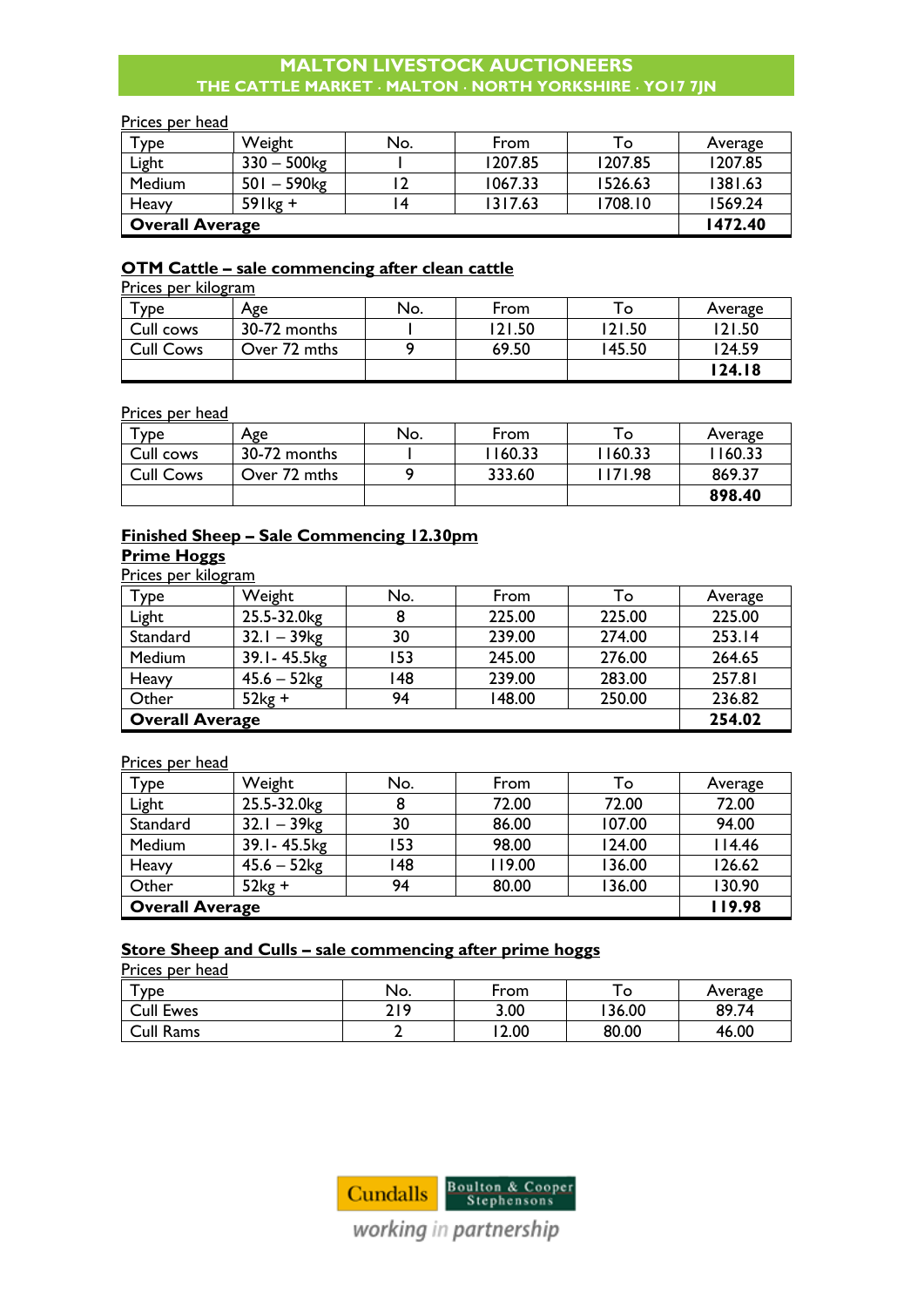# **FRIDAY 12th FEBRUARY**

**Sheep at 11.00am**

150 Texel x hoggs – John Medforth 60 Suffolk x hoggs – JA Malthouse, Hackness 60 Suffolk x hoggs - J Boyes, Low Dalby 65 Texel x hoggs – I Swallow, Kilnwick On instructions from The Executors of H.D Featherstone, Farndale Sale of in-lamb breeding sheep scanned in-lamb including. 55 Texel ewes / shearlings to Beltex & Texel ram (due 1/4/21) 60 Mule ewes / shearlings to Beltex & Texel ram (due 1/4/21) 10 Swaledale ewes to BFL ram (due 8/4/21)



**Cattle at 12.00noon** 2 Lim x heifers (23 months old) – DA Milner and Sons, Leavening

# **TUESDAY 16TH FEBRUARY**

Weekly Sale of Prime Cattle OTM`S and Prime Sheep **Cattle Sold at 11.00am Sheep from 12.30pm approx.**

# **FRIDAY 19th FEBRUARY**

From D J Windress (deceased), Gillamoor Sale of in-lamb breeding sheep scanned in lamb including. 90 Texel x ewes to Texel ram (due 30th March 2021) 2 Texel Rams, 19 Texel x gimmer hoggs



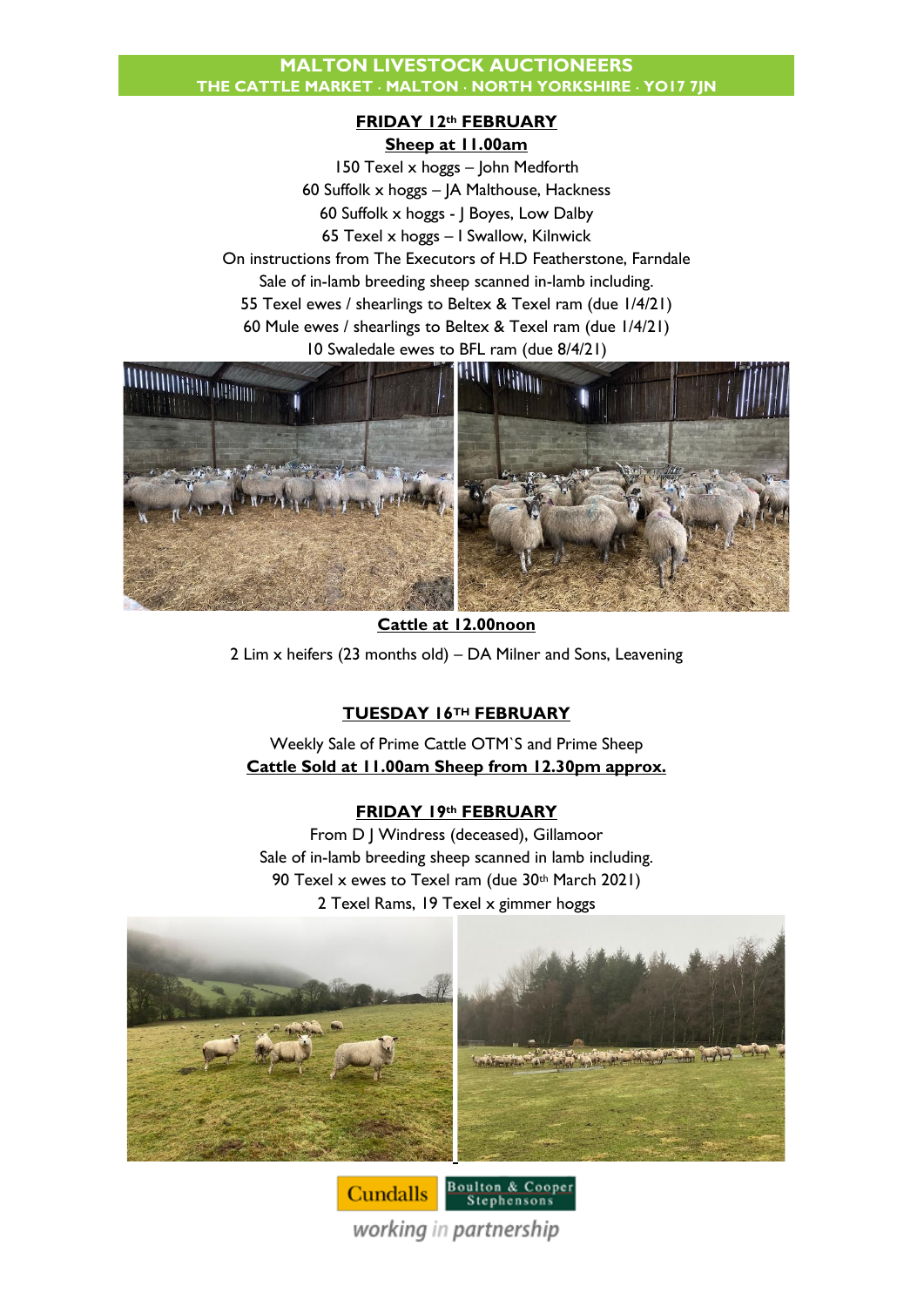# **FRIDAY 26th FEBRUARY The Faddell Herd of Pedigree Limousins**

For and on behalf of the late David Windress of Faddell Rigg Farm, Gillamoor Full herd dispersal sale of 32 pure bred and pedigree Limousin cattle Including cows and calves, in calf cows and heifers, stock bull and young bulls Catalogues in course of preparation



# **FOR SALE PRIVATELY – FARM TO FARM**

6 good quality British Blue x In-calf heifers (18 - 24 months old). PD'd in calf to Limousin Bull and due April (5 heifers) and February (1 heifer) 2021. Located Scarborough Area. Vendor - David Ulliott, Suffield Contact Will Tyson (07977 560109) for further details.

# **MALTON MARKET REPORT**

Malton livestock auctioneers produce a weekly market report detailing all top prices, averages, and market trends in addition to detail on forthcoming sales and events throughout the year. If you would like to receive this weekly market report via email please email [will.tyson@cundalls.co.uk.](mailto:will.tyson@cundalls.co.uk) Alternatively the market report and other sale information is available online at [www.maltonlivestockauctioneers.co.uk](http://www.maltonlivestockauctioneers.co.uk/)